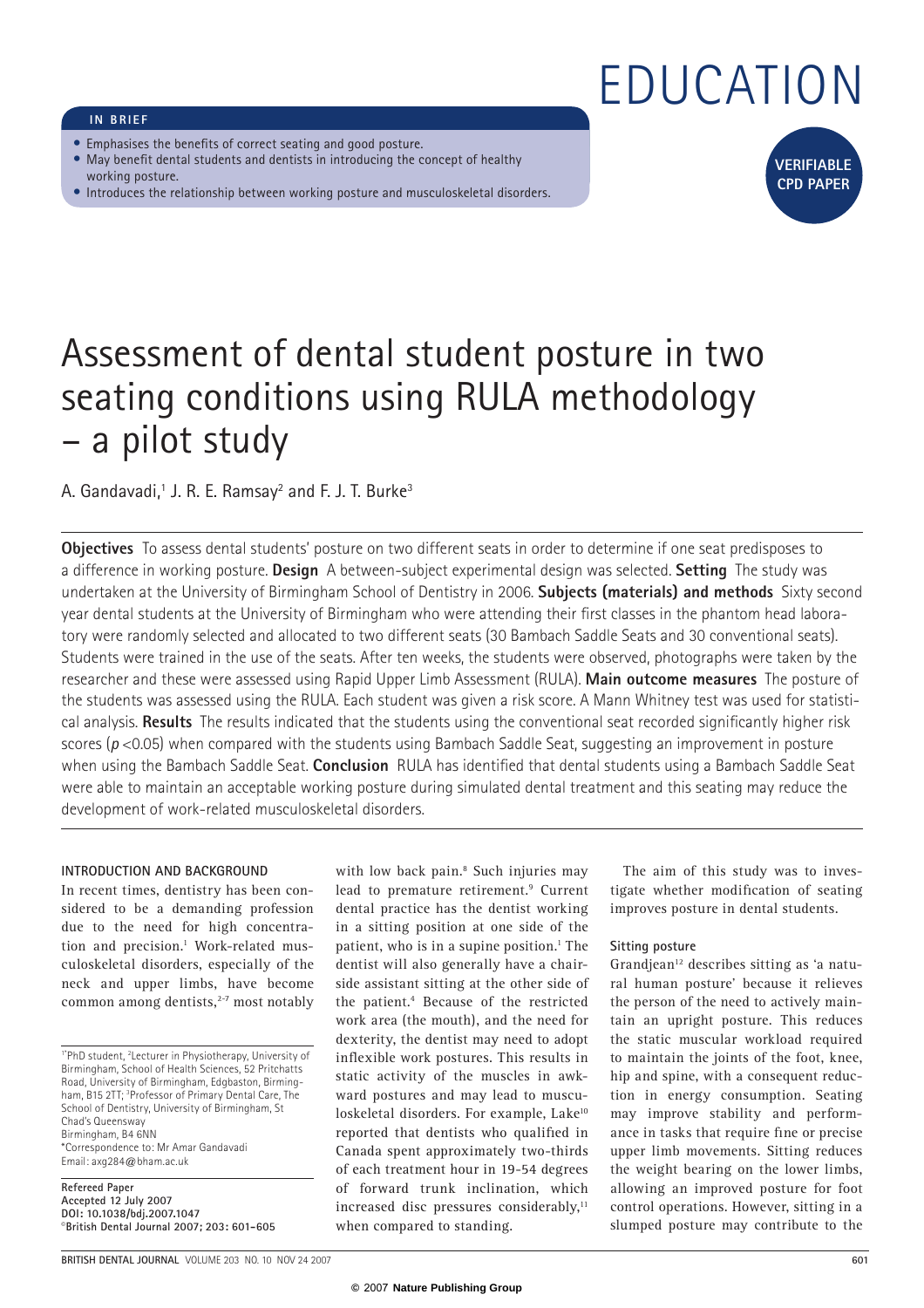

**Fig. 1 Sitting posture (anterior and posterior pelvic tilt)** 



development of musculoskeletal disorders eg low back pain and neck pain.<sup>13</sup> Prolonged sitting may slacken the abdominal muscles and make the spine slump.<sup>13,14</sup> This, in turn, increases the strain of spinal ligaments and stretches the back muscles.13 If this posture is adopted over time, fatigue and back pain may be reported.<sup>15,16</sup> This slumped posture also increases vertebral disc pressure, again presenting as back pain $14$  and may eventually lead to disc herniation.<sup>17</sup> This back pain may also impair the activation of transversus abdominis mus $cles<sup>18</sup>$  and oblique abdominal muscles.<sup>19</sup> These muscles are responsible for stabilising the spine and for postural control of the trunk during seated postures;<sup>18</sup> the postural activation of these muscles may

be impaired when slumped seated postures are adopted. It has been found that the activity of the oblique abdominal muscles is significantly higher in standing and seated postures when compared to lying, suggesting an important role in sustaining gravity loads $19$  and stabilising these postures.

Pheasant<sup>20</sup> argued that the action of sitting down on a seat of 'average' height involves flexion of the knees and hips to about 90 degrees in each. The comfortable limit of hip joint flexion is about 60 degrees from the vertical, beyond which the passive tension of the hamstring muscles increases, which, in turn, pulls the pelvis backwards to about 30 degrees. This results in kyphosis of the lumbar spine (posterior pelvic tilt; Fig. 1). The

tension in the hamstring muscles alters when the angle of knee flexion and hip flexion varies in sitting. When a person is seated with the hips at 60 degrees from the vertical with a forward sloping seat, the tension in the hamstring muscles are relieved and the pelvis is pulled forward. This, in turn, results in lordosis of the lumbar spine (anterior pelvic tilt; Fig. 1). Pynt<sup>21</sup> recommended lumbar lordosed seated posture, regularly interspersed with movement (lordosis to kyphosis) as the optimal sitting posture, which is necessary to maintain lumbar postural health, and the prevention of low back pain. The Bambach Saddle Seat (BSS) is designed to facilitate this position.

## **METHODOLOGY Research design**

A between-subject experimental design was selected. The postures in two different seats with different subjects performing the same dental procedure were compared. The working posture adopted by each student was evaluated using Rapid Upper Limb Assessment<sup>22</sup> (RULA; Fig. 2). RULA is a survey method originally developed to assess posture in ergonomic investigations in workplaces where work-related upper limb disorders are reported, such as in Visual Display Unit (VDU) operators and operators working in a variety of manufacturing tasks.<sup>22</sup> Since dentists work in a prolonged sitting posture, which resembles some manufacturing tasks, it could be considered that RULA would be a useful tool in assessing the working posture of dentists.

## **Ethics**

The research was approved by the School of Health Sciences, University of Birmingham ethics committee.

## **Participants**

The aim and nature of the study was introduced to all of the Year 2 dental students at the Dental School who were attending their first classes in the phantom head laboratory. Ninety students were provided with information sheets and consent forms. The students were asked to return the forms if they were willing to participate in the study. Sixty students were selected at random from the 80 students who returned the forms and agreed to participate in the study. The students were randomly selected using a random number generator $23$  and allocated to two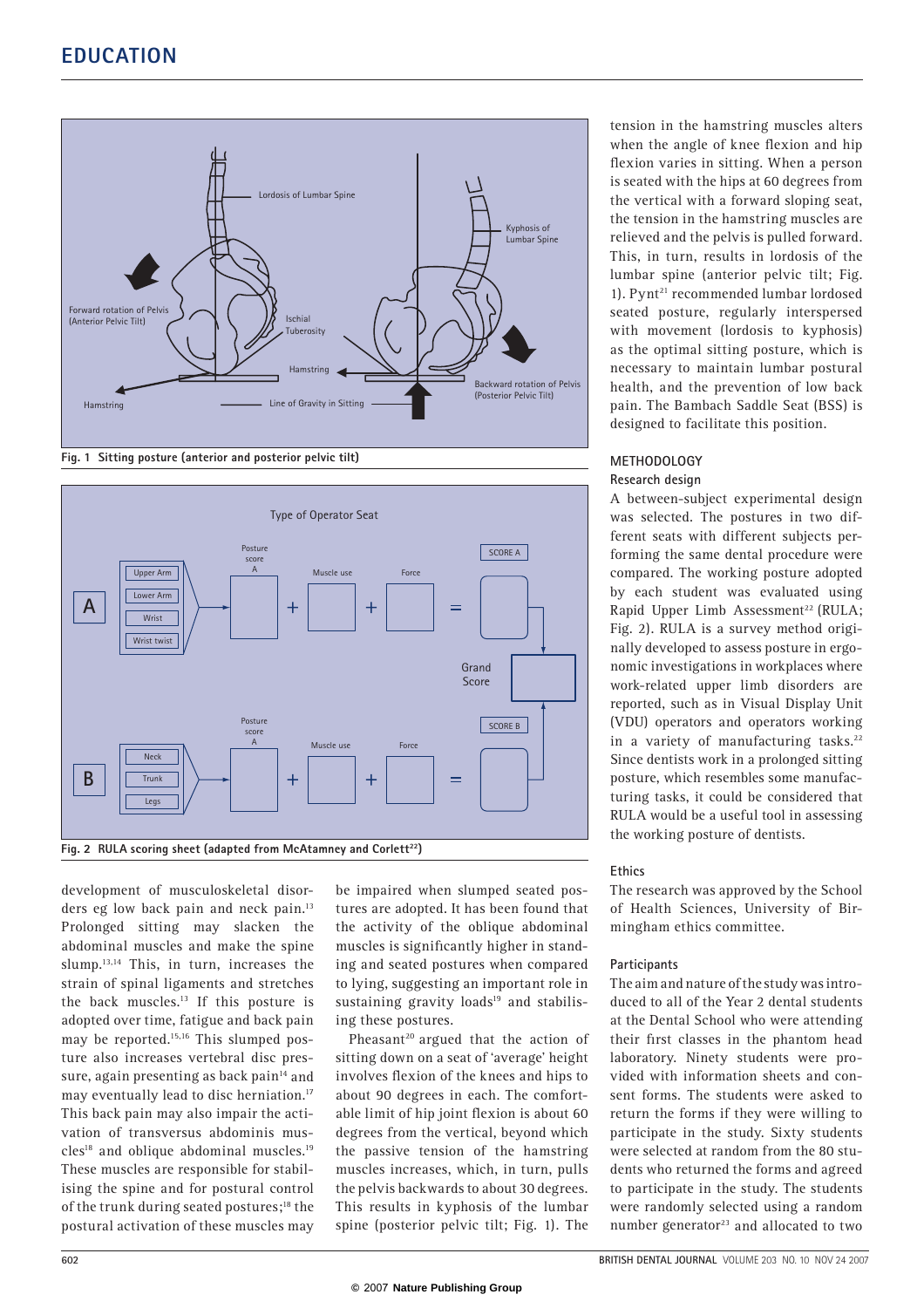types of seats. Thirty students were provided with Bambach Saddle Seat (BSS) and 30 students were provided with the conventional seats (CS).

## **Training**

The students attended a lecture on the use of seats before commencement of the study. The students were followed up during the first two weeks on their sessions in the phantom head lab and individually trained for five to 10 minutes on correct operating posture respective to their seats.

## **Materials**

- $\bullet$  BSS (Fig. 3)
- CS (Fig. 4)
- Phantom Head Apparatus (Figs 3-4)
- Digital Camera (Nikon Coolpix 8400, Tokyo).

#### **Assessment procedure**

After ten weeks, photographs were taken of the students whilst working in the phantom head lab. The positions recorded on the photographs were assessed using RULA.

The guidelines considered for taking photographs were:

- Photographs were used to allow analysis of the student's posture at a later date. Photographs of the student were taken from all possible angles in order to enable viewing of all joints to be analysed
- Photographs were taken ten minutes after the student had started the dental procedure, which was considered sufficient to allow time for the student to become comfortable in their operating position.

#### **RULA**

The RULA method uses diagrams of body postures and three scoring tables to provide evaluation of exposure to risk factors by providing a risk score. The RULA scoring sheet is schematically shown in Figure 2. According to RULA, the body is divided into two segments (A and B) and assessed:

- A. Upper arm, lower arm and wrist
- B. Neck, trunk and legs.

The range of movement for each body part is divided into segments and recorded appropriately. The minimum score (Score 1) is accorded to the ranges of movement where the risk factors are

minimal and higher numbers (up to 6) are given to ranges of movement with extreme postures. An individual posture score (Score A and B calculated from separate tables) is given to each body segment (Segments A and B) during analysis and these scores, along with muscle use score (muscle use scores are estimated for static postures held for longer than one minute or repeated more than four times per minute), and force scores (force score is estimated for total hours of work in a day), these are then read from a separate table to reveal the grand score (risk score).

The risk score ranges from 1 to 7 in which a score of 1 or 2 is acceptable, a score of 3 or 4 needs further investigation, 5 or 6 needs investigation and changes sooner and a score of 7 needs immediate investigation and change.

#### **Modified RULA suitable for dentists**

The original RULA was developed to assess only one side of the body at a particular time for the selected work posture. To assess the other side of the body the assessment has to be repeated and the selected work posture to be assessed may have changed. To avoid this diffi culty and to save time the RULA recording chart was modified and designed to record details of both sides of the body at the same time. A separate RULA score (risk score) for the right and left side was ascribed to each posture assessed.24

#### **The dental procedure**

Photographs were taken when the students were operating on teeth in the lower jaw of the phantom head whilst preparing the teeth for a restoration. Figures 3 and 4 show a dental student in two different seats.

## **Analysis of photographs**

The photographs of 60 students (30 students using the BSS and 30 students using the CS) were analysed by the researcher using the modified RULA described above. Each student was given a risk score, which was used for statistical analysis.

#### **Data analysis**

The hypotheses are two tailed. A Mann-Whitney Test was used to test the hypothesis that there will be a difference between the RULA scores achieved between the students using the BSS and CS. The level



**Fig. 3 A dental student working on a Bambach Saddle Seat (reproduced with permission from Bambach)** 



**Fig. 4 A dental student working on a conventional seat** 

of significance of 0.05 was used for the rejection of the null hypothesis.

## **RESULTS**

The photographs of 60 students were analysed using RULA. Figures 5 and 6 show the mean and standard errors for the right and left total scores comparing BSS and CS. The Mann-Whitney results were significant (Z = -6.015; *p* <0.01) for the right total score and  $(Z = -6.197)$ : *p* <0.01) for the left total score. The results confirmed that there was a significant difference in RULA scores between the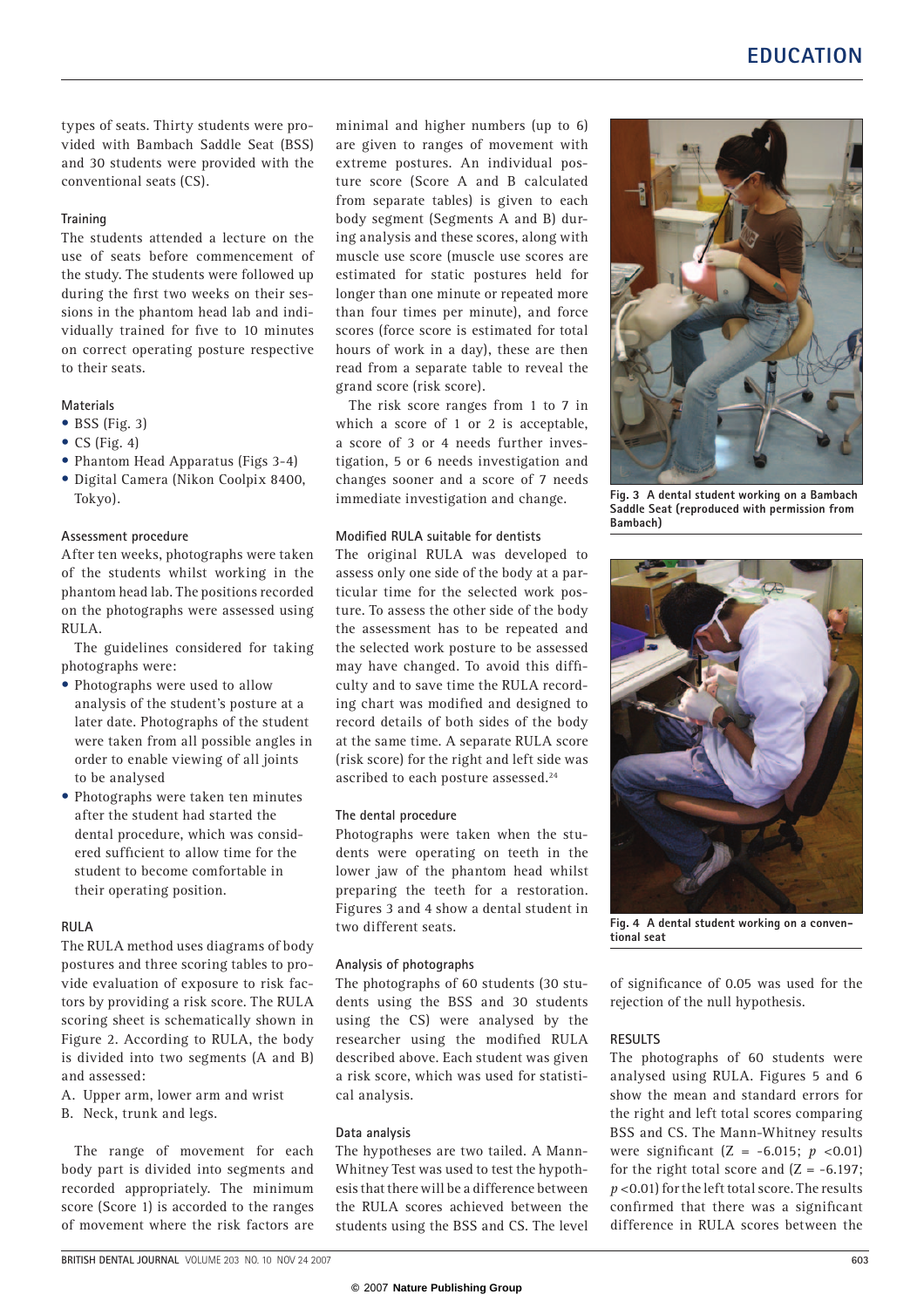seats. Thus the null hypothesis can be rejected and the experimental hypothesis can be accepted. The results also indicated that the students using the CS recorded significantly higher RULA scores (mean = 5.06 for the right side; mean = 5.03 for the left side) when compared with the students using the BSS (mean =  $2.80$  for the right side; mean = 2.66 for the left side) ( $p < 0.01$ ), suggesting that there is a lower postural risk when using the Bambach Saddle Seat. The eta<sup>2</sup> has been calculated to obtain the effect size, the eta<sup>2</sup> for right total score is 0.43 and eta<sup>2</sup> for left total score is 0.45 which indicates large effect size.

## **DISCUSSION**

The results indicate that there is a statistically significant difference between the risk scores of the BSS and the CS. The students using the BSS were able to maintain an acceptable position on the observed joints (upper limb, trunk and lower limb), which may be considered to contribute to a healthy working posture. The students using the CS appeared less able to maintain a healthy posture with the observed joint positions, indicating a cause for concern. The results indicate that the standard deviation of the risk scores (right and left grand scores) for the students using the BSS were negligible when compared with the CS. However, the left grand score for the students using the BSS had indicated a standard deviation of 0.47 on risk scores. This may be because most of the students operate with the right hand and showed an acceptable risk score on the right side, whereas their left hand was kept at a position of reduced risk, close to the body with joints in a safe range, thereby decreasing the final risk score from 3 to 2. There was variation in the position of the left hand, with some students holding the cheek of the phantom head in order to get an improved vision of the teeth which were being operated on, while others used a mirror or rested their left hand on their thigh. The students using the CS recorded higher risk scores (mean of 5) with a standard deviation of 1.36 on both the sides observed, indicating poor posture. Even though the position of their left hand was similar to that of the students using the BSS, their slumped posture kept their joints at extreme ranges ie their shoulders were kept elevated and abducted with



**Fig. 5 Box plot showing the left grand score** 



their arm working across the midline of their body, thereby increasing the range of their final risk scores ranging from 3 to 7 indicating extreme concern which requires immediate investigation and changes.

The spine is in its natural curved position ('S' shape) while standing, enabling the body's line of gravity to pass through the trunk and feet, so requiring minimal muscular activity to maintain the posture and to hold the trunk erect.<sup>25</sup> Callaghan and McGill<sup>26</sup> found that standing produced a uniquely different spine posture compared with sitting, and standing spine postures did not overlap with flexion postures adopted in sitting. Sitting with a 90 degree angle between the trunk and the thighs causes the pelvis to rotate backwards shifting the spine away from the line of gravity (Fig. 1). This in turn reduces the lumbar lor $dosis$ ,<sup>12</sup> causing the spine to slump and increasing the load placed on the spine.<sup>27</sup> Black *et al.*28 found that the movement of the lumbar spine influenced the movement of the cervical spine and identified the slumped sitting posture (posterior pelvic tilt) as the poor posture for the spine. The students using the CS may have registered higher risk scores as a result of sitting in posterior pelvic tilt (kyphosis of the lumbar spine). They recorded higher risk scores in the neck (hyper flexion), shoulder (raised and abducted) and trunk<sup>10</sup> (slumped/forward inclined) (Fig. 4) since the position of neck, shoulders and trunk are interrelated and an acceptable spinal posture is necessary to maintain good sitting